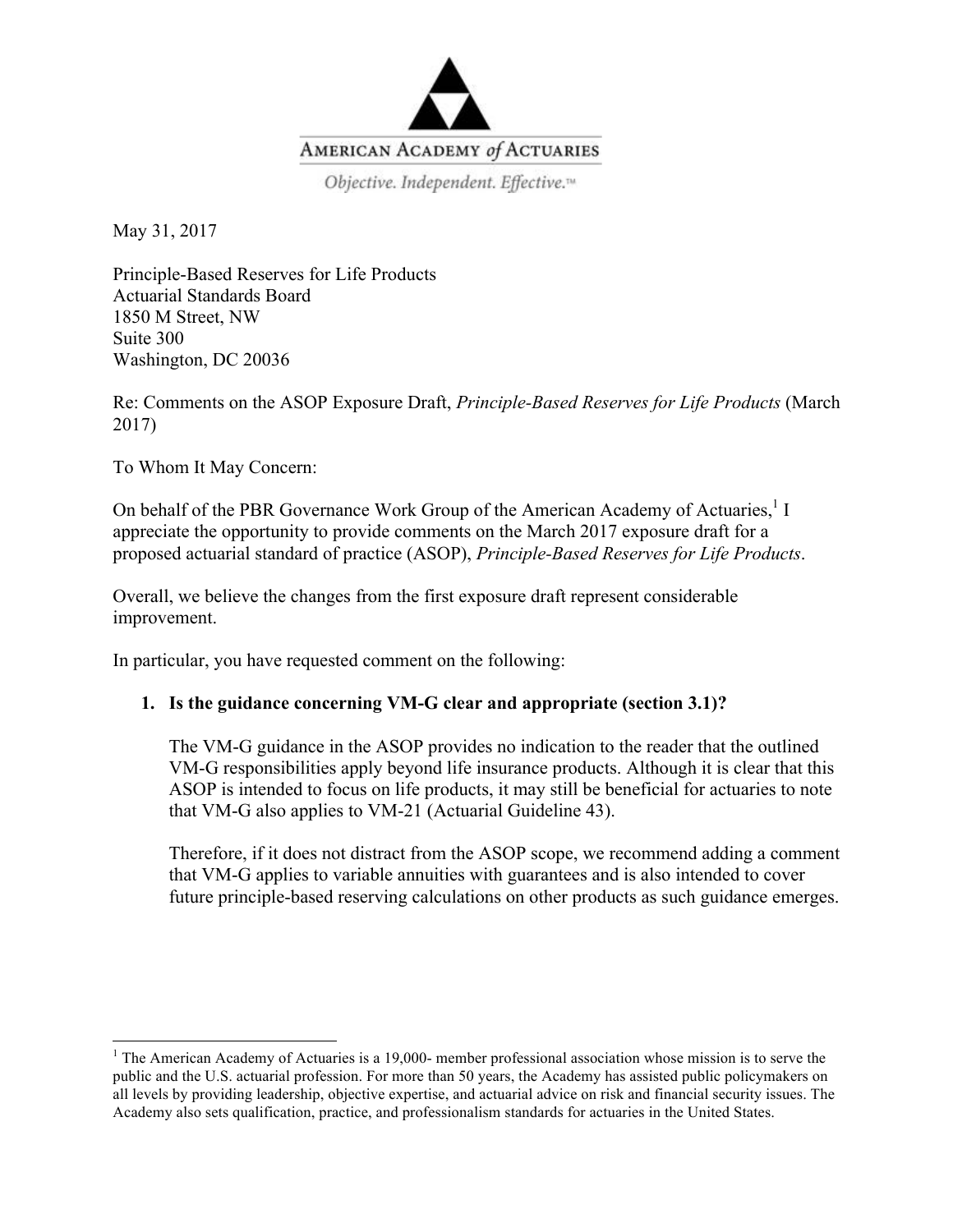# **2. Is the guidance concerning the PBR Actuarial Report clear and appropriate (section 4.2)?**

The section 4.2 reference to the verification in section 3.7 is not clear. Is section 4.2 referring to "responsibility for the verification that the methods, models, assumptions, documented internal standards, and documented internal controls for a group of policies appropriately reflect the requirements of the Valuation Manual"? It may be clearer to repeat this wording in section 4.2 and append with "(as referred to in section 3.7 of this ASOP)".

## **3. Are there any significant inconsistencies between the requirements of this draft ASOP and the requirements of the Valuation Manual?**

In general, the 2017 PBR ASOP exposure draft is in line with the Valuation Manual; however, improvements could be made to increase consistency between the two in the following areas:

- $\circ$  Implicit Margin Distinction Toward the end of section 3.4.2.a of the ASOP, it states that "mortality improvement beyond the valuation date in the estimates of the impact of individual and aggregate margins." We would recommend labeling such mortality improvement as an implicit margin to differentiate it from an explicit margin. When it comes to where this is documented in the VM-31 report, there is a notable distinction between the two.
- o Shareholder Dividends Section 3.4.1 states "According to section 9 of VM-20, costs that are not specific to the insurance contract (for example, federal income taxes, shareholder dividends, and costs related to operational failures, mismanagement, fraud, and regulatory risks) are not recognized in the reserve calculation."

There could be confusion between the references to "shareholder dividends" and "policyholder dividends" (which could be included as a non-guaranteed element in the reserve). And while "shareholder dividends" may not be recognized as a liability cash flow, it could be considered for equity-type assets (such limited partnerships) for the development of deterministic reserve net asset earned rate.

- o Premium Pattern Sensitivities Section 3.4.2.c.2 describes in detail the various premium patterns that may be considered when setting assumptions for flexible premium products. It may be worthwhile to reference the required sensitivity testing of applicable premium patterns defined in VM-31 5.i under Policyholder Behavior in this section.
- o Overall Margin At the bottom of Section 3.4.2.f.2, it may be worthwhile to reference VM-31 12.a-b. This section of VM-31 discusses requirements of the individual and aggregate margin impacts on the deterministic reserve in the PBR Actuarial Report.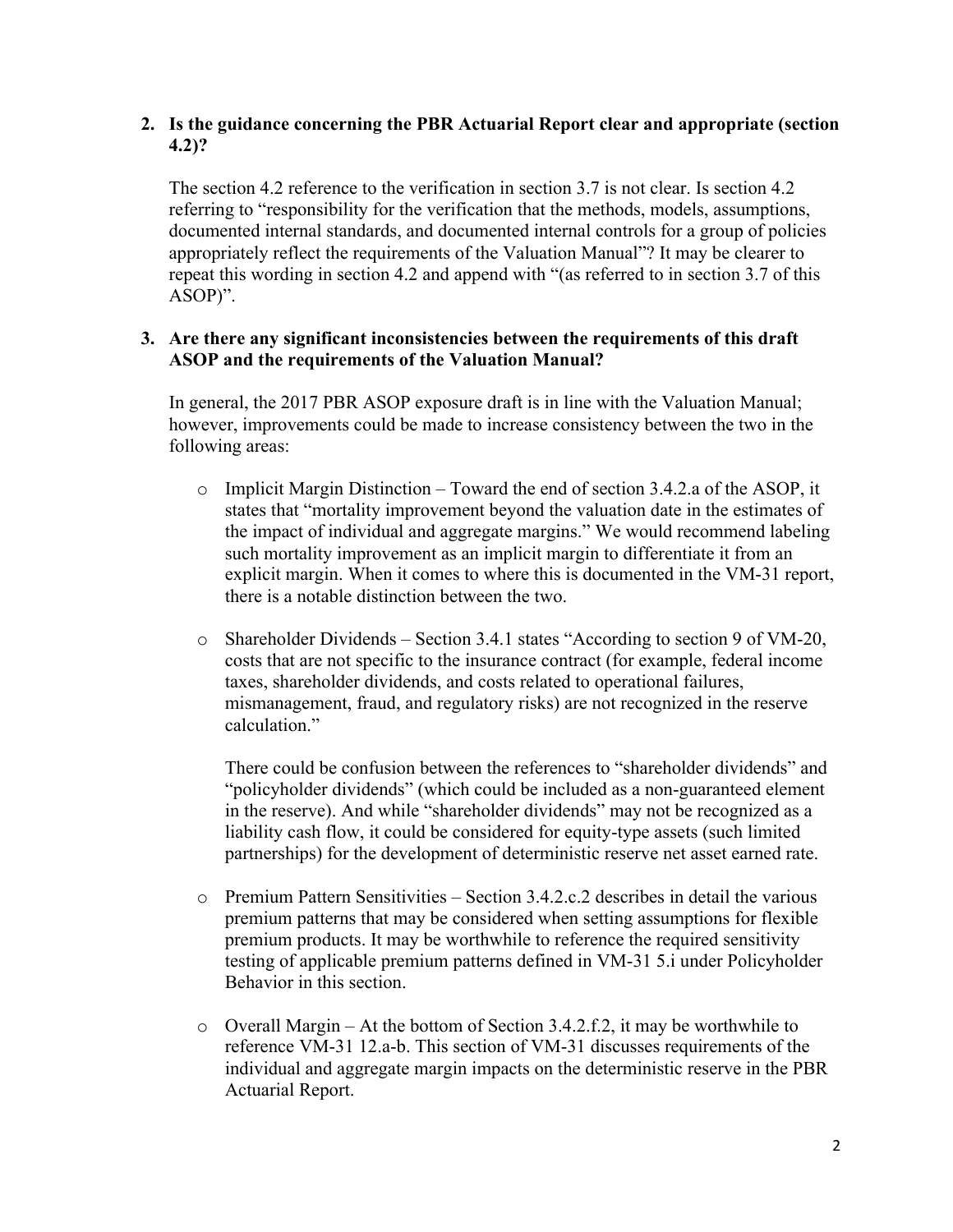- o Title Because the draft ASOP focuses on PBR for life insurance products under VM-20, it may be worthwhile to consider indicating this in the title by changing it to "Principle-Based Reserves for Life Products under VM-20."
- o Key Changes The Key Changes section on page vi only mentions updates to reflect amendments to VM-G. It may be worthwhile to consider if any of the other recent valuation manual amendments reflected in this draft ASOP should also be listed under Key Changes.
- o VM Amendments The exposure draft section on page v refers to APFs on postlevel term profits and aggregating across product lines. However, there is not much content in the draft ASOP on these amendments, nor the amendments on the companywide exemption. It may be worthwhile to consider whether these APFs warrant any additional content in the ASOP.
- $\circ$  VM-20 2.G Various individual simplifications, approximations, and model efficiency techniques are mentioned in a few places throughout the draft ASOP. It may be worthwhile to generally address ASOPs surrounding simplifications, approximations, and model efficiency techniques as allowed under VM-20 Section 2.G. One example is the discussion in Section 3.4.1.d.1 of considerations when grouping or compressing liability cells.
- $\circ$  Stochastic Exclusion Test Section 3.3.2 discusses actuarial certification for the stochastic exclusion test. It may be worthwhile to mention or have another section discussing actuarial demonstration for the stochastic exclusion test.
- o Wording There are two instances in the ASOP, one in Section 1 and one in Section 2, that refer to "Chapter VM-20" and "Chapter VM-31" respectively. To be consistent with the VM and the rest of the ASOP, it may be worthwhile to consider using "Section" instead of "Chapter."
- o Standard Valuation Law The definition of PBR in Section 2.13 refers to "section 12 of the Standard Valuation Law as specified in the Valuation Manual." It may be worthwhile to consider informing readers that the Standard Valuation Law is located in Section VM-05 of the Valuation Manual.

### **4. Does the proposed effective date of December 31, 2017 provide sufficient time to comply with this standard if the ASB adopts the standard in September 2017?**

Yes, the effective date of Dec. 31, 2017 should provide sufficient time to comply with the ASOP. There have already been multiple drafts released to the actuarial community, and the latest version does not seem to have significant modifications that the insurer would not already being following if planning to implement PBR for year-end 2017.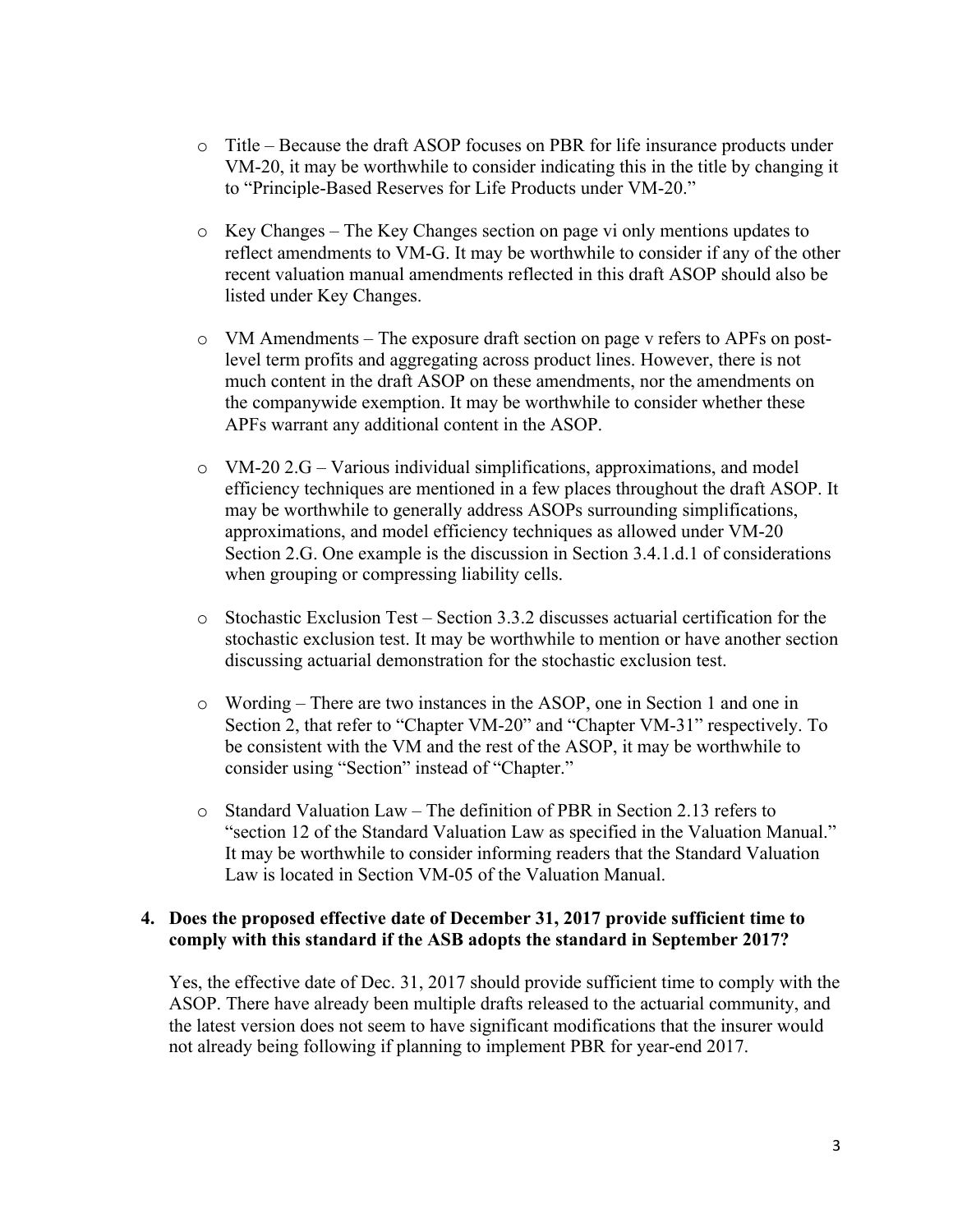In terms of more general comments, the PBR Governance Work Group does have significant concerns about the level of duplication and restatement of valuation manual wording within the draft PBR ASOP. Although this may limit the need for the reader to refer to the Valuation Manual, it could also lead to inconsistencies and challenges updating the ASOP when the Valuation Manual changes. In addition, it could make it difficult for readers to distinguish ASOPs from valuation manual requirements. To better elucidate the new guidance set forth in the document, it may be worthwhile to consider removing non-essential Valuation Manual restatements from the standard, or replacing them with a simple reference to the Valuation Manual when sufficient. Also, the first paragraph of Section 3.1 of the standard states that "An actuary performing actuarial services within the scope of this standard should be familiar with applicable law and regulation including the Standard Valuation Law and the Valuation Manual." It may be worthwhile to consider adding the following sentence to the end of Section 1.3 on Cross References: "Actuaries unfamiliar with any of the Valuation Manual references made within this standard should refer the Valuation Manual for additional details."

The following are examples of sections in the standard that could be considered to include nonessential restatements of the Valuation Manual:

- Section 3.3.1 on Grouping
	- o The section begins as follows: "In constructing groups of contracts for the purposes of applying the stochastic exclusion ratio test and the deterministic exclusion test, the company may not group together contract types with significantly different risk profiles. In evaluating a group of contracts against this criterion, the actuary should consider the following …"
		- It may be worthwhile to consider the following language instead: "In evaluating the risk profiles of policy groupings, the actuary should consider the following …"
- Section 3.3.2 on Certification
	- o The section begins as follows: "In some cases, the stochastic exclusion test may be satisfied by providing a certification by a qualified actuary that a group of policies is not subject to material interest rate risk or asset return volatility risk in accordance with section 6 of VM-20. When providing such a certification, the actuary should consider the significance of the impact on reserves of recognizing the interest rate or asset return volatility risks in the reserve calculations. Examples of the types of methods that could be used to support such a certification are provided in the guidance note of section 6 of VM-20. In applying these or any other method, the actuary should consider the possible impact on reserves of factors such as the following …"
		- § It may be worthwhile to consider the following language instead: "In certifying that a group of policies is not subject to material interest rate risk or asset return volatility risk, the actuary should consider the significance of the impact on reserves, and the possible impact on reserves of factors such as the following …"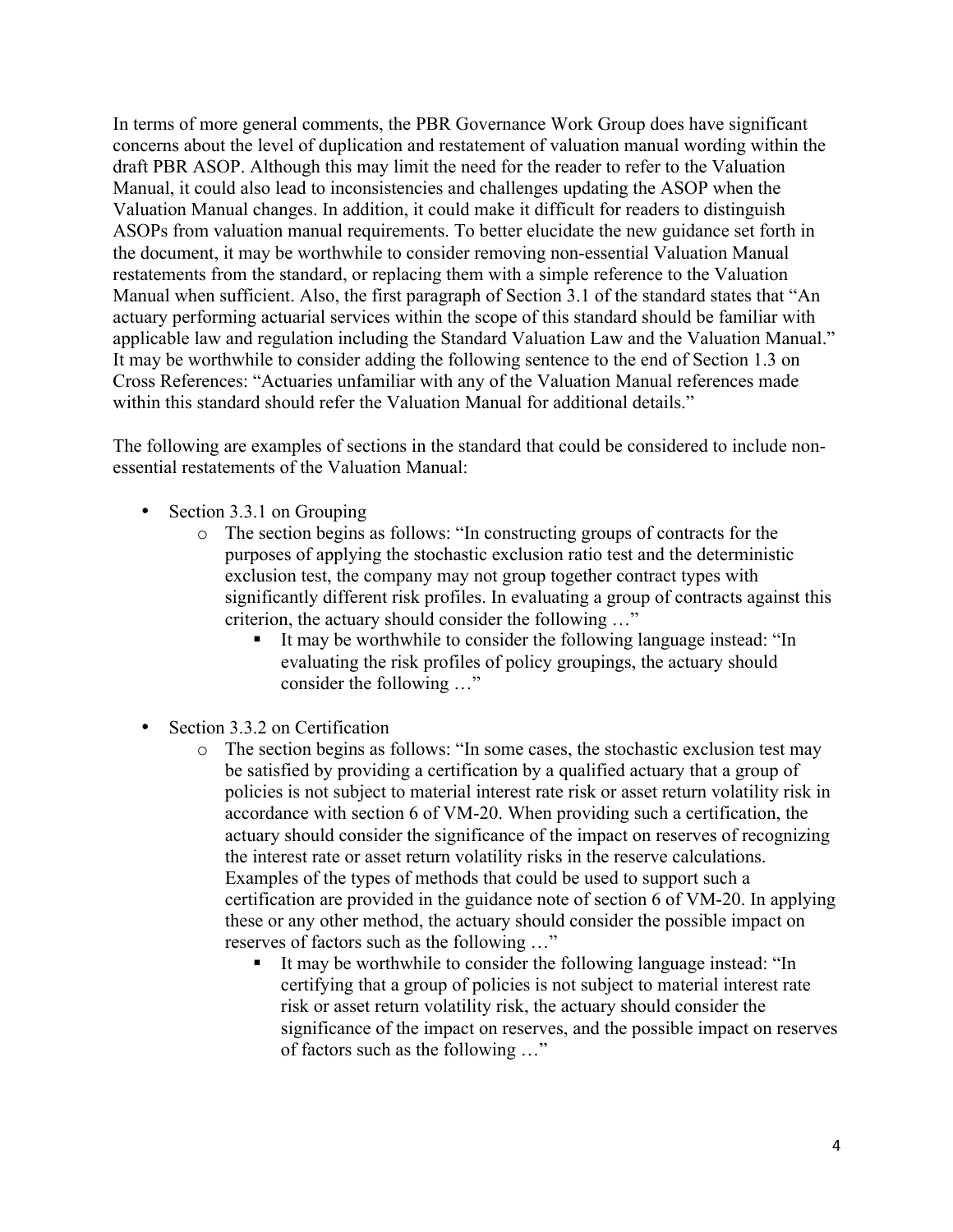- Section 3.4.1.a on Cash Flow Models
	- o This section simply restates VM-21 7.A.1. It may be worthwhile to consider eliminating this section if no new guidance applies.
- Section 3.4.1.d on Liability Modeling Considerations
	- o Subsection 1 on modeling cells begins as follows: "The actuary may group policies with similar risk profiles in representative modeling cells. When grouping is used, the actuary should demonstrate that the use of a model with a higher degree of granularity is unlikely to result in a materially higher minimum reserve. Acceptable demonstrations for this purpose include, but are not limited to, the following …"
		- § It may be worthwhile to consider the following language instead: "To show that any model cell compression used in the calculation of modeled reserves meets the requirements of VM-20 Section 2.G, acceptable demonstrations include, but are not limited to, the following …"
	- o Subsection 2 does not appear to provide anything beyond what is already in VM-20 and VM-31. In fact, the examples and guidance in the draft ASOP may be weaker than the Valuation Manual because only a few of the relevant requirements from the Valuation Manual are considered within the examples in the draft ASOP. The first example on credited rates considers only a few of the relevant requirements from VM-20 7.C and VM-31. The last example on adjusting lapse rates for lag in the credited rate is implicit in VM-20 7.C and VM-31 D.9. It may be worthwhile to consider eliminating this section if no new guidance applies.
- Section 3.4.1.e on Use of Prior Period Data
	- o It may be worthwhile to consider eliminating the first two paragraphs of this section, which appear to simply paraphrase VM-31 D.11.g, but leave the remainder of the section that relates new guidance relevant to the use of prior period data.
- Section 3.4.2 on Assumptions
	- o It may be worthwhile to consider eliminating the first two sentences from the third paragraph, which restate requirements contained in VM-20 9.A.7, and instead start the section with the third sentence which begins "The actuary should consider the level of granularity …"
- Sections 3.4.2.a on Mortality, 3.4.2.c on Policyholder Behavior, 3.4.2.d on Expenses, 3.4.2.f on Determining Assumption Margins, and 3.5 on Reinsurance.
	- o These sections are rather lengthy and paraphrase the Valuation Manual significantly. It is difficult to tell what represents new guidance versus what represents a restatement of requirements already in the Valuation Manual. It may be worthwhile to consider eliminating or minimizing restatements to better elucidate new guidance.
- Section 3.4.2.b on Investment Experience